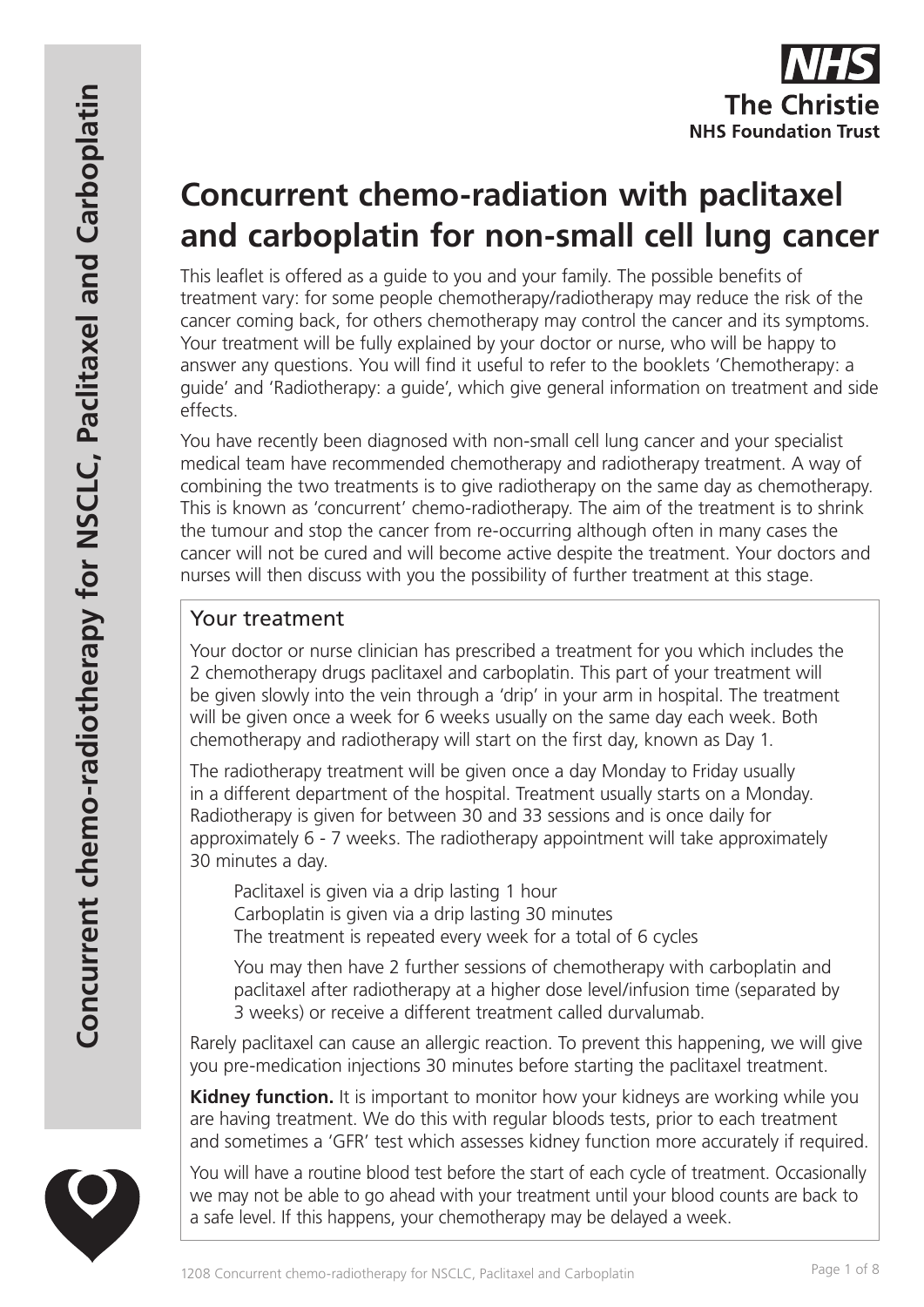This treatment can have serious or possibly life-threatening side effects. It is very important that you report side effects straight away. Don't delay, if you feel unwell, please ring The Christie Hotline on **0161 446 3658**. The lines are open 24 hours a day.

#### **Increased risk of serious infection:**

You are vulnerable to infection while you are having chemotherapy. Minor infections can become lifethreatening in a matter of hours if left untreated. Symptoms of infection include fever, shivering, sweats, sore throat, diarrhoea, discomfort when you pass urine, cough or breathlessness. We recommend that you use a digital thermometer so you can check your temperature. You can buy one from your local chemist. A normal temperature is between 36ºC and 37ºC.

You may be given injections or antibiotics to help reduce the risk of having a serious infection.

#### If your temperature is 37.5ºC or above, or below 36ºC or you have symptoms of an infection, contact The Christie Hotline straight away.

#### **Other medicines**

Some medicines can be harmful to take when you are having chemotherapy. Let your doctor know about any medications you are taking, including non-prescribed medicines such as complementary therapies and herbal remedies.

We strongly advise current smokers to stop smoking while having this treatment. If you would like help with stopping smoking, please let your doctor or nurse know and they can arrange support for you.

#### **Flu vaccinations**

#### Is it alright for me to have a flu jab during the time I'm having chemotherapy?

It's safe to have a flu jab, but depending on the sort of chemotherapy you have had, it may not give quite as much protection against infection as usual. Some patients may need two vaccinations. However, if you're thinking of having any other vaccinations, do check with your Christie doctor first, because some vaccines should be avoided.

## Possible side effects

Chemotherapy can cause many different side effects. Some are more likely to occur than others. We are all different, so we may get different side effects with varying severity. Most side effects are usually temporary, but in some rare cases they can be life-threatening. It is important to tell your hospital doctor or nurse about any side effects so they can be monitored and, where possible, treated.

#### **Allergic reactions**

A small number of patients can have an allergic reaction to paclitaxel and very rarely to carboplatin. Reactions can include breathlessness, a feeling of dizziness, skin rashes, itching, a high temperature, shivering, redness of the face, headache, anxiety, and a desire to pass urine. You will be monitored throughout your treatment for any signs of an allergic reaction but it is important to tell your nurse or doctor if you have any of these signs, or feel unwell in any way.

Extravasation is when chemotherapy leaks outside the vein. If you develop redness, soreness or pain at the injection site at any time please let us know straight away.

Paclitaxel can cause pain where the injection is given, or along the vein. If you feel pain, tell your doctor or nurse as they can slow the drip to reduce the reaction.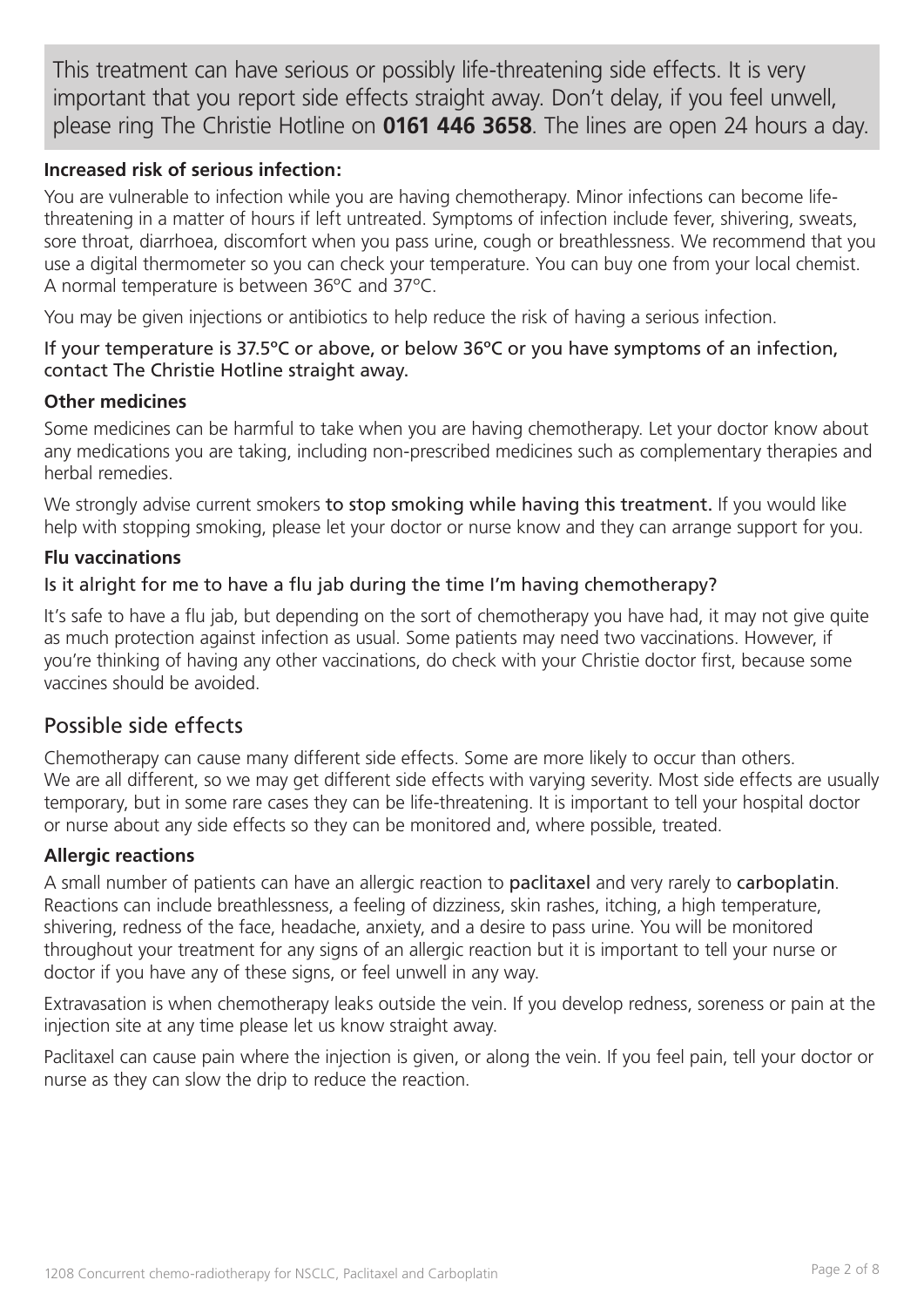# Common side effects (more than 1 in 10)

## **• Anaemia (low number of red blood cells)**

While having this treatment you may become anaemic. This may make you feel tired and breathless. Let your doctor or nurse know if these symptoms are a problem. You may need a blood transfusion.

## **• Nausea and vomiting (sickness)**

The severity of this varies from person to person. Anti-sickness medication may be given along with your chemotherapy to prevent this. You may also be given anti-sickness tablets to take at home. If you continue to feel or be sick, contact your GP or The Christie because your anti-sickness medication may need to be changed or increased.

### **• Hair loss**

Hair loss is usually total. The hair falls out gradually 10 to 14 days following your first course of treatment. The time scale varies from person to person. Please remember that this is a temporary side effect and your hair will grow back when your treatment is completed. Very rarely, hair loss can be permanent.

The cancer information centre offers a coping with hair loss service to all patients where support, information and advice will be given. Drop in, contact 0161 446 8100 or email informationcentre@ christie.nhs.uk. Information about the wig service can also be found here and vouchers for wigs can also be obtained for eligible patients. The wig room provides a drop in service, please see The Christie leaflet 'The wig fitting service' for further information.

The Maggie's Centre runs a Talking Heads hair loss support workshop for anyone who is anticipating or experiencing hair loss (both men and women). These sessions cover the practicalities of hair loss as well as offering support with its emotional impact. Contact Maggie's on 0161 641 4848 or email manchester@ maggiescentres.org.

## **• Tingling and numbness in the fingers or toes**

This is due to the effect of the chemotherapy on the nerves and is known as peripheral neuropathy. You may also notice that you have difficulty doing up buttons or similar tasks. Tell your doctor if you notice any numbness or tingling in your hands or feet. This usually improves a few months after treatment has finished although this may be permanent.

## **• Lethargy**

Some chemotherapy may make you feel tired and lacking in energy. It can be frustrating when you feel unable to cope with routine tasks. If you do feel tired, take rest and get help with household chores. If necessary, take time off work. Gentle exercise, such as walking, can be beneficial.

## **• Muscle and joint pain**

Sometimes you may experience pain in the muscles in your legs. A simple painkiller will help. Ask your doctor for advice on this.

## **• Sore mouth**

Your mouth may become sore or dry, or you may notice small mouth ulcers during this treatment. Drinking plenty of fluids and cleaning your teeth regularly and gently with a soft toothbrush can help to reduce the risk of this happening. We will prescribe a mouthwash and liquid paracetamol for you to use during treatment. You can dilute the mouthwash with water if your mouth is sore. Ask your doctor or nurse for further advice. There is also general mouth care information in the chemotherapy booklet. If you continue to have a sore mouth, please contact The Christie Hotline.

## **• Low blood pressure**

Your blood pressure will be checked during your treatment. Let the doctor know if you feel faint or dizzy.

*© 2020 The Christie NHS Foundation Trust. This document may be copied for use within the NHS only on the condition that The Christie NHS Foundation Trust is acknowledged as the creator.*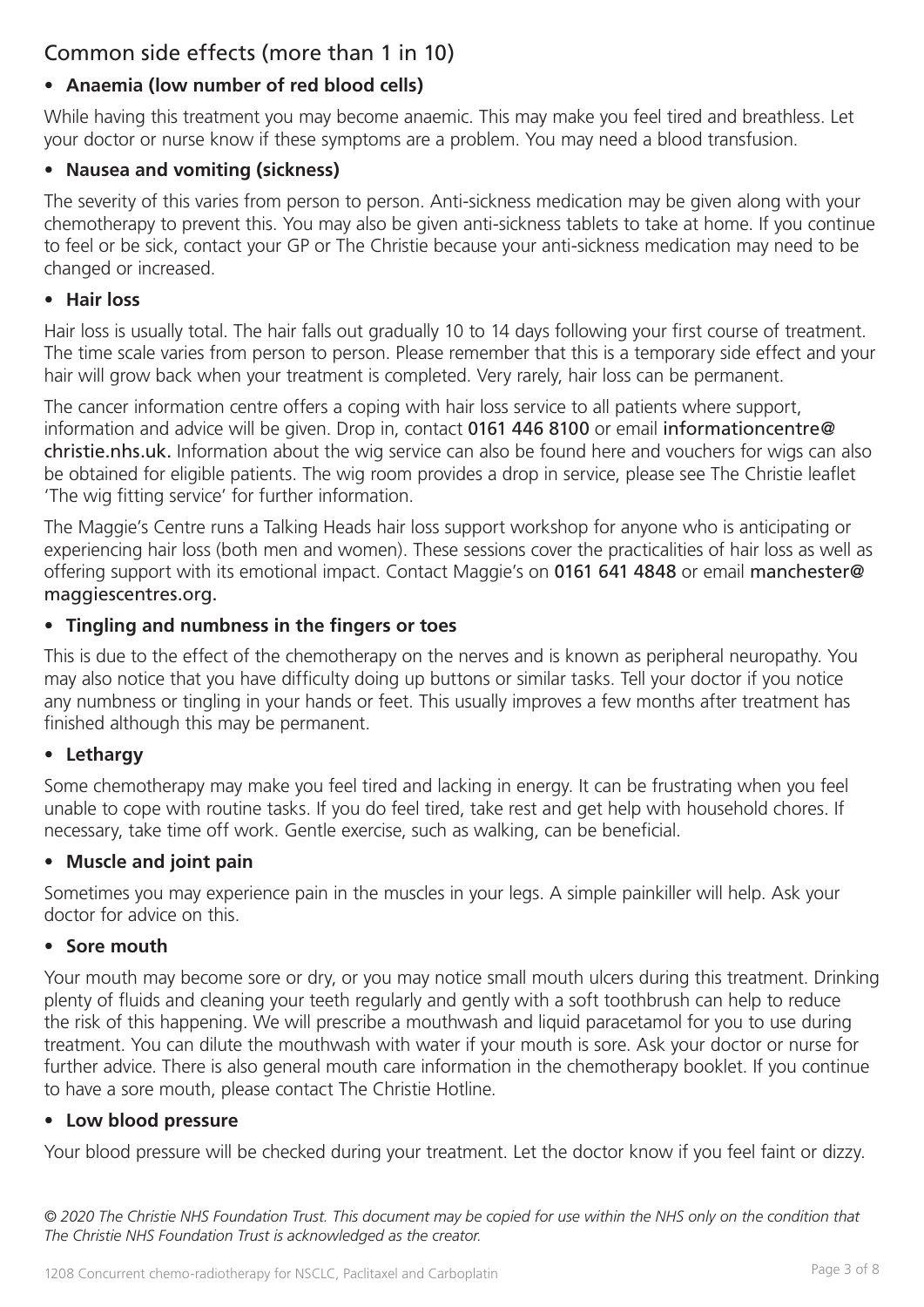# Uncommon side effects (less than 1 in 10)

#### **• Bruising or bleeding**

This treatment can reduce the production of platelets which help the blood clot. Let your doctor know if you have any unexplained bruising or bleeding, such as nosebleeds, bloodspots or rashes on the skin, and bleeding gums. You may need a platelet transfusion.

#### **• Diarrhoea**

If this becomes a problem while you are having treatment, anti-diarrhoea tablets can be bought from a pharmacy or prescribed by your GP for a temporary period until this is resolved. If the problem persists contact The Christie. If you develop severe diarrhoea it is important to contact this hospital straight away as this may be a sign of a serious infection. Don't delay!

#### **• Constipation**

Try to drink plenty of fluids. Report this to your hospital doctor or nurse who can advise you regarding diet and who may prescribe a suitable laxative. Ask the staff for a copy of Eating: help yourself which has useful ideas about diet when you are having treatment.

#### **• Hearing loss**

If you notice any hearing loss or changes to your hearing please inform your medical team at the hospital.

#### **• Changes in heart rate**

Paclitaxel can sometimes cause a temporary slowing of the heart rate known as bradycardia. This usually does not cause any harm.

#### **• Abdominal pain**

This may start a few days after finishing chemotherapy and may last for a few days. Please contact the hospital if this happens. Your doctor can prescribe painkillers if appropriate.

#### **• Nail changes and skin changes**

May cause nail changes and discolouration of nail bed. Some areas of skin may become dry or red. If these changes are causing any discomfort please inform your medical team. These changes should be temporary and the condition of your nails should improve when treatment finishes.

#### **• Loss of taste**

You may notice that your sense of taste is affected and food may taste different. Normal taste usually comes back after treatment finishes.

#### **• Loss of appetite**

If you experience a loss of appetite, please be sure to tell your doctor or nurse at your next hospital visit. We will provide you with some food supplement drinks to help you while you are receiving treatment.

#### **• Sore hands and feet**

Some people notice their hands and feet are sore and may notice some redness, swelling or pain on the palms of their hands or soles of their feet.

#### **• Rash**

Occasionally some patients may notice a rash on their arms, legs or trunk. Sometimes this is irritating and causes itching.

#### **• Serious and potentially life threatening side effects**

In a small proportion of patients chemotherapy can result in very severe side effects which may rarely result in death. The team caring for you will discuss the risk of these side effects with you.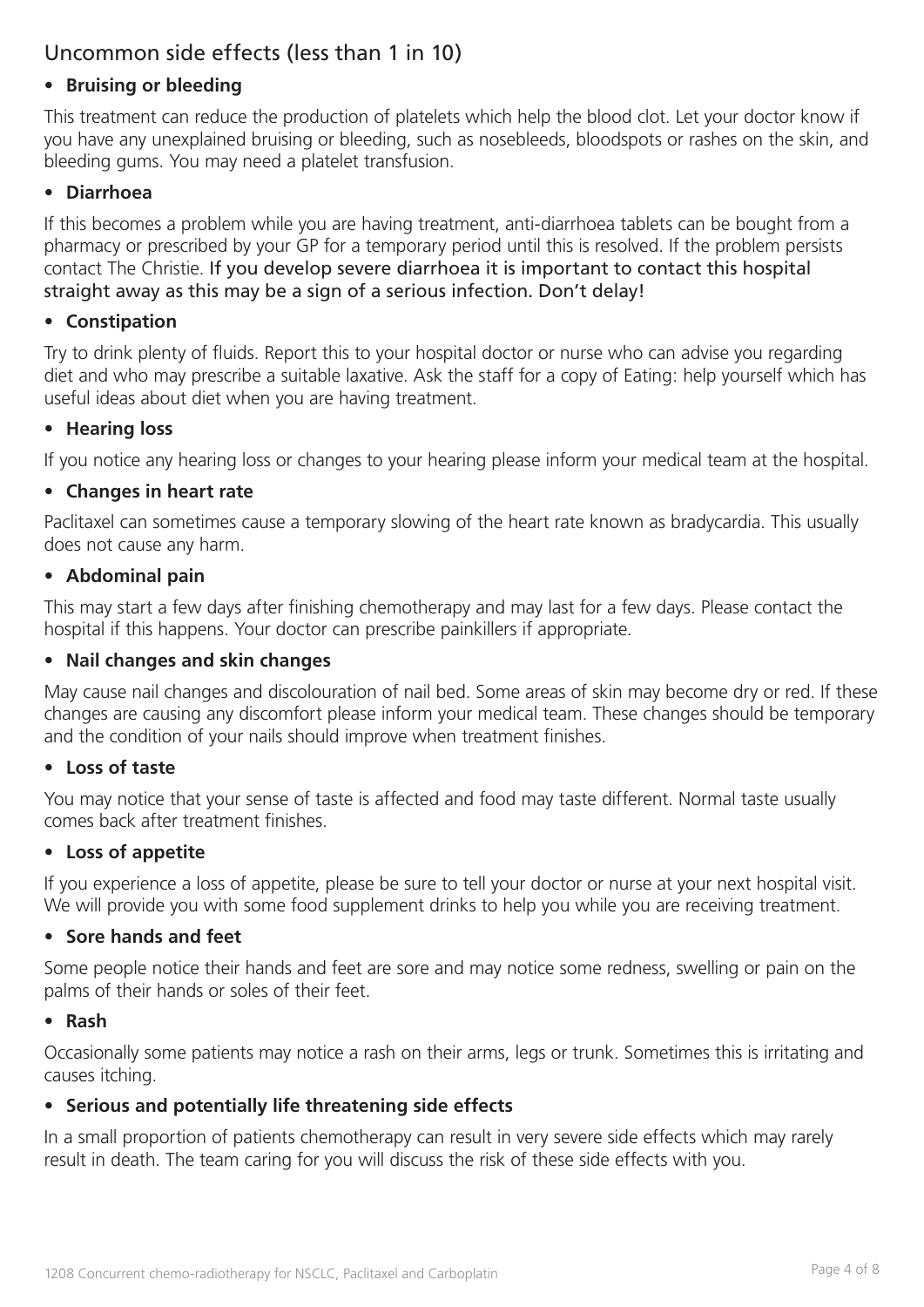# Sex, contraception and fertility

#### **Protecting your partner and contraception**

We recommend that you or your partner always use a condom during sexual intercourse, while you are having the course of chemotherapy. Chemotherapy is dangerous to unborn babies and this will also protect you and your partner from any chemotherapy drugs that may be present in semen and in the vagina. If you suspect that you may be pregnant please tell your doctor immediately.

#### **Fertility**

This chemotherapy may affect your ability to have children. Your doctor or nurse should have discussed this with you. If not, please ask them before you start treatment.

#### **Loss of periods for women**

Due to the effects of chemotherapy on the ovaries you may find that your periods become irregular or may eventually stop. In younger women this may be temporary, but if you are closer to your menopause it may be permanent. This will result in hot flushes, sweats and vaginal dryness.

## Possible radiotherapy side effects

Acute side effects are temporary and affect everyone having radiotherapy. They will vary depending on which area is being treated, and your general fitness. They usually develop 10 to 14 days after the first day of your treatment and can last for about two weeks after treatment is complete.

These side effects tend to build up during the radiotherapy treatment, and are at their worst in the last week of treatment' or in the first 2 weeks after the radiotherapy treatment has been completed. They then recover 3 - 6 weeks after treatment.

The early side effects of concurrent chemo-radiotherapy may include:

#### **• Persistent difficulty in swallowing**

Inflammation of the gullet (oesophagitis) can cause discomfort when swallowing (dysphagia). Your doctor can prescribe medicines to alleviate this symptom and the hospital dietician can advise about modifications to your diet and supplements. You should concentrate on maintaining a good fluid intake. You will be provided with liquid paracetamol and mouthwashes to help with pain when you start your treatment.

#### **• Tiredness**

Tiredness related to radiotherapy varies a lot from person to person. You should stay moderately active but avoid making yourself too tired.

#### **• Pain**

Some pain in the chest in the 24 hours after the first treatment. This is usually mild and settles down fairly quickly.

#### **• Cough**

Increase in your cough and sputum (spit) which may contain a little blood. Don't worry, this is quite normal. If you are having difficulties with this during treatment, let your doctor know. Coughs can sometimes worsen when treatment finishes.

#### **• Shortness of breath**

Inflammation of lung tissue (pneumonitis) can cause a cough and a degree of breathlessness during or shortly after radiotherapy. A variant of this side effect can cause troublesome breathlessness about six weeks after radiotherapy is completed.

In rare circumstances, this may need urgent assessment and could become life-threatening without any treatment. You should ring The Christie Hotline on 0161 446 3658 if you are concerned.

#### **• Skin rash**

Skin reaction can be caused by radiotherapy treatment, similar to sunburn. On rare occasions a cream may be needed.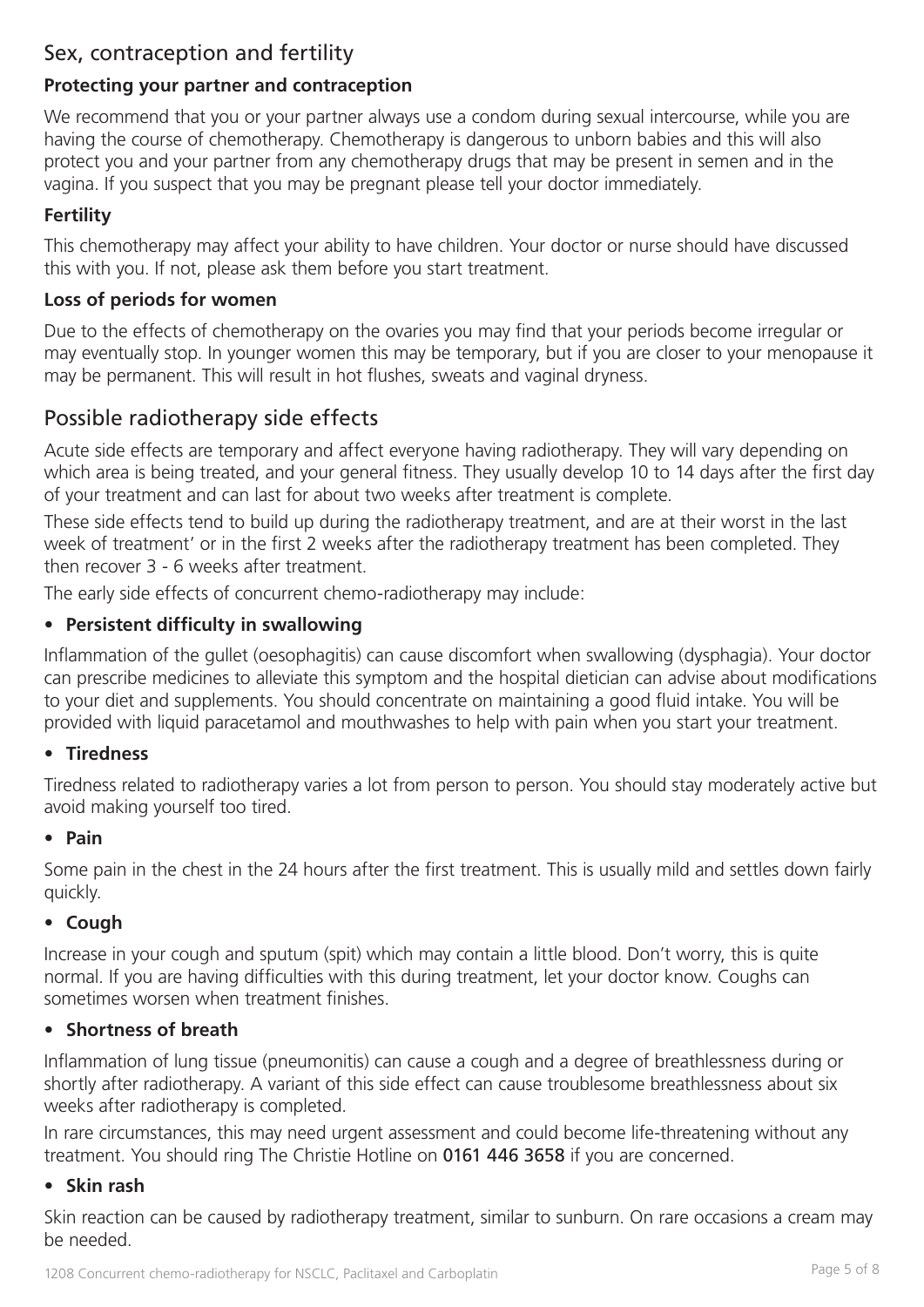| <b>Week</b><br>number | <b>Week</b><br>day | <b>Treatment</b><br>day | <b>Treatment due</b>                                                                  |  |
|-----------------------|--------------------|-------------------------|---------------------------------------------------------------------------------------|--|
| 1                     | Mon                | 1                       | Week 1 day 1 carboplatin/paclitaxel (Taxol) chemotherapy /<br>plus day 1 radiotherapy |  |
|                       | Tues               | $\overline{2}$          | Day 2 radiotherapy                                                                    |  |
|                       | Wed                | 3                       | Day 3 Radiotherapy                                                                    |  |
|                       | Thurs              | $\overline{4}$          | Day 4 Radiotherapy                                                                    |  |
|                       | Fri                | 5                       | Day 5 Radiotherapy                                                                    |  |
|                       | Sat                | 6                       | Rest day                                                                              |  |
|                       | Sun                | $\overline{7}$          | Rest day                                                                              |  |
|                       |                    |                         |                                                                                       |  |
| 2                     | Mon                | 8                       | Week 2 carboplatin/paclitaxel chemotherapy plus Day 6<br>Radiotherapy                 |  |
|                       | Tues               | $\mathcal{G}$           | Day 7 radiotherapy                                                                    |  |
|                       | Wed                | 10                      | Day 8 radiotherapy                                                                    |  |
|                       | Thurs              | 11                      | Day 9 radiotherapy                                                                    |  |
|                       | Fri                | 12                      | Day 10 radiotherapy                                                                   |  |
|                       | Sat                | 13                      | Rest day                                                                              |  |
|                       | Sun                | 14                      | Rest day                                                                              |  |
|                       |                    |                         |                                                                                       |  |
| 3                     | Mon                | 15                      | Week 3 carboplatin/paclitaxel chemotherapy plus Day 11<br>radiotherapy                |  |
|                       | Tues               | 16                      | Day 12 radiotherapy                                                                   |  |
|                       | Wed                | 17                      | Day 13 radiotherapy                                                                   |  |
|                       | Thurs              | 18                      | Day 14 radiotherapy                                                                   |  |
|                       | Fri                | 19                      | Day 15 radiotherapy                                                                   |  |
|                       | Sat                | 20                      | Rest day                                                                              |  |
|                       | Sun                | 21                      | Rest day                                                                              |  |
|                       |                    |                         |                                                                                       |  |
| 4                     | Mon                | 22                      | Week 4 carboplatin/paclitaxel chemotherapy plus Day 16<br>radiotherapy                |  |
|                       | <b>Tues</b>        | 23                      | Day 17 radiotherapy                                                                   |  |
|                       | Wed                | 24                      | Day 18 radiotherapy                                                                   |  |
|                       | Thurs              | 25                      | Day 19 radiotherapy                                                                   |  |
|                       | Fri                | 26                      | Day 20 radiotherapy                                                                   |  |
|                       | Sat                | 27                      | Rest day                                                                              |  |
|                       | Sun                | 28                      | Rest day                                                                              |  |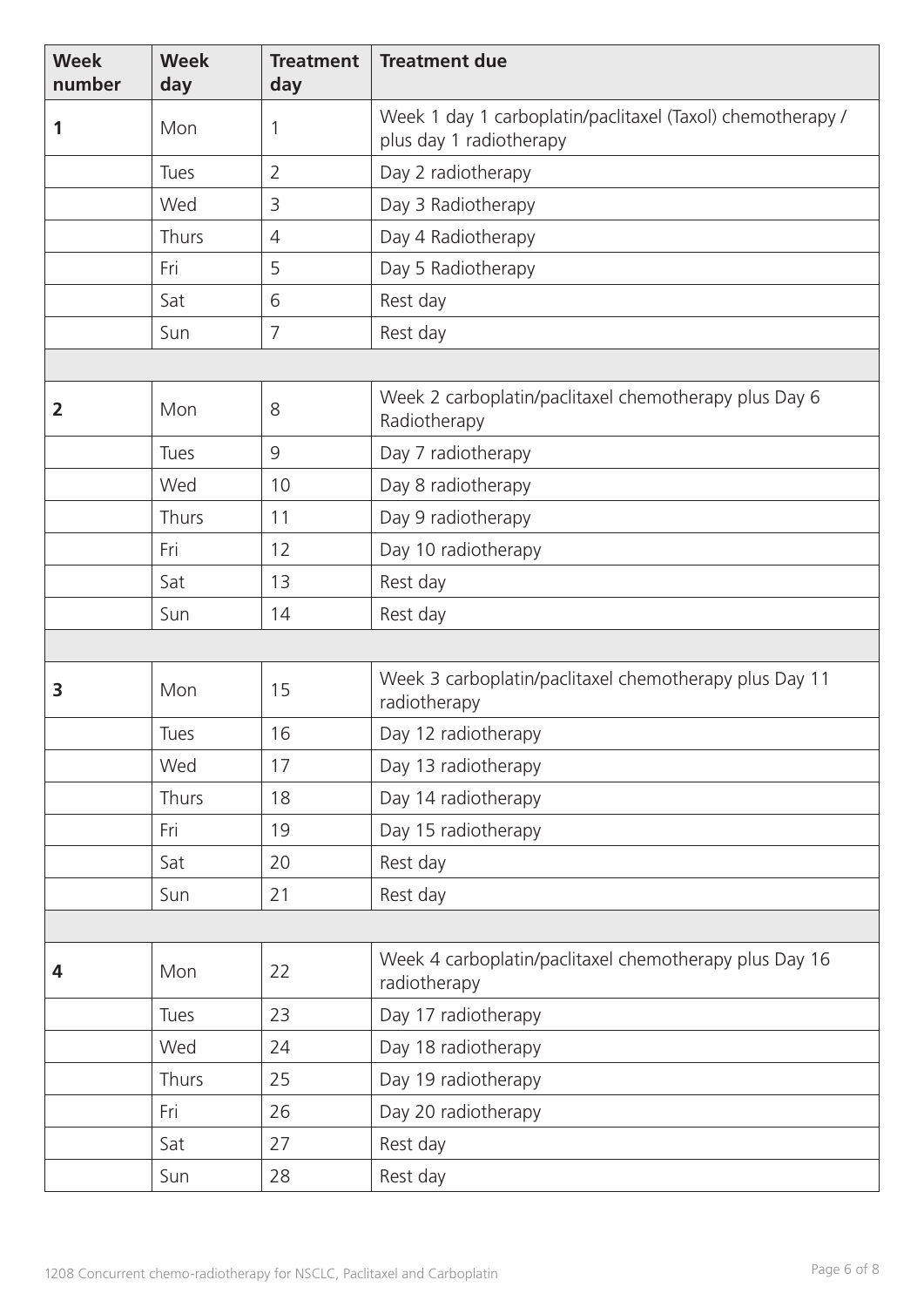| 5                   | Mon         | 29 | Week 5 carboplatin/paclitaxel chemotherapy plus day 21<br>radiotherapy                                                                   |
|---------------------|-------------|----|------------------------------------------------------------------------------------------------------------------------------------------|
|                     | <b>Tues</b> | 30 | Day 22 radiotherapy                                                                                                                      |
|                     | Wed         | 31 | Day 23 radiotherapy                                                                                                                      |
|                     | Thurs       | 32 | Day 24 radiotherapy                                                                                                                      |
|                     | Fri         | 33 | Day 25 radiotherapy                                                                                                                      |
|                     | Sat         | 34 | Rest day                                                                                                                                 |
|                     | Sun         | 35 | Rest day                                                                                                                                 |
| 6                   | Mon         | 36 | Week 6 carboplatin/paclitaxel chemotherapy plus day 26<br>radiotherapy                                                                   |
|                     | Tues        | 37 | Day 27 radiotherapy                                                                                                                      |
|                     | Wed         | 38 | Day 28 radiotherapy                                                                                                                      |
|                     | Thurs       | 39 | Day 29 radiotherapy                                                                                                                      |
|                     | Fri         | 40 | Day 30 radiotherapy                                                                                                                      |
|                     | Sat         | 41 | Rest day                                                                                                                                 |
|                     | Sun         | 42 | Rest day                                                                                                                                 |
|                     |             |    |                                                                                                                                          |
| 7                   | Mon         | 43 | Day 31 radiotherapy                                                                                                                      |
|                     | Tues        | 44 | Day 32 radiotherapy                                                                                                                      |
|                     | Wed         | 45 | Day 33 radiotherapy                                                                                                                      |
|                     |             |    |                                                                                                                                          |
| Week 10             | Mon         | 64 | First additional cycle of carboplatin and paclitaxel (3 weekly<br>treatment)                                                             |
|                     |             |    |                                                                                                                                          |
| Week 13             | Mon         | 85 | Second additional cycle of carboplatin and paclitaxel (3<br>weekly treatment)                                                            |
|                     |             |    |                                                                                                                                          |
| Finish<br>Treatment |             |    | Radiotherapy dates may change due to<br>Bank Holidays. Between 30 - 33 radiotherapy treatments are<br>given, decided by your consultant. |